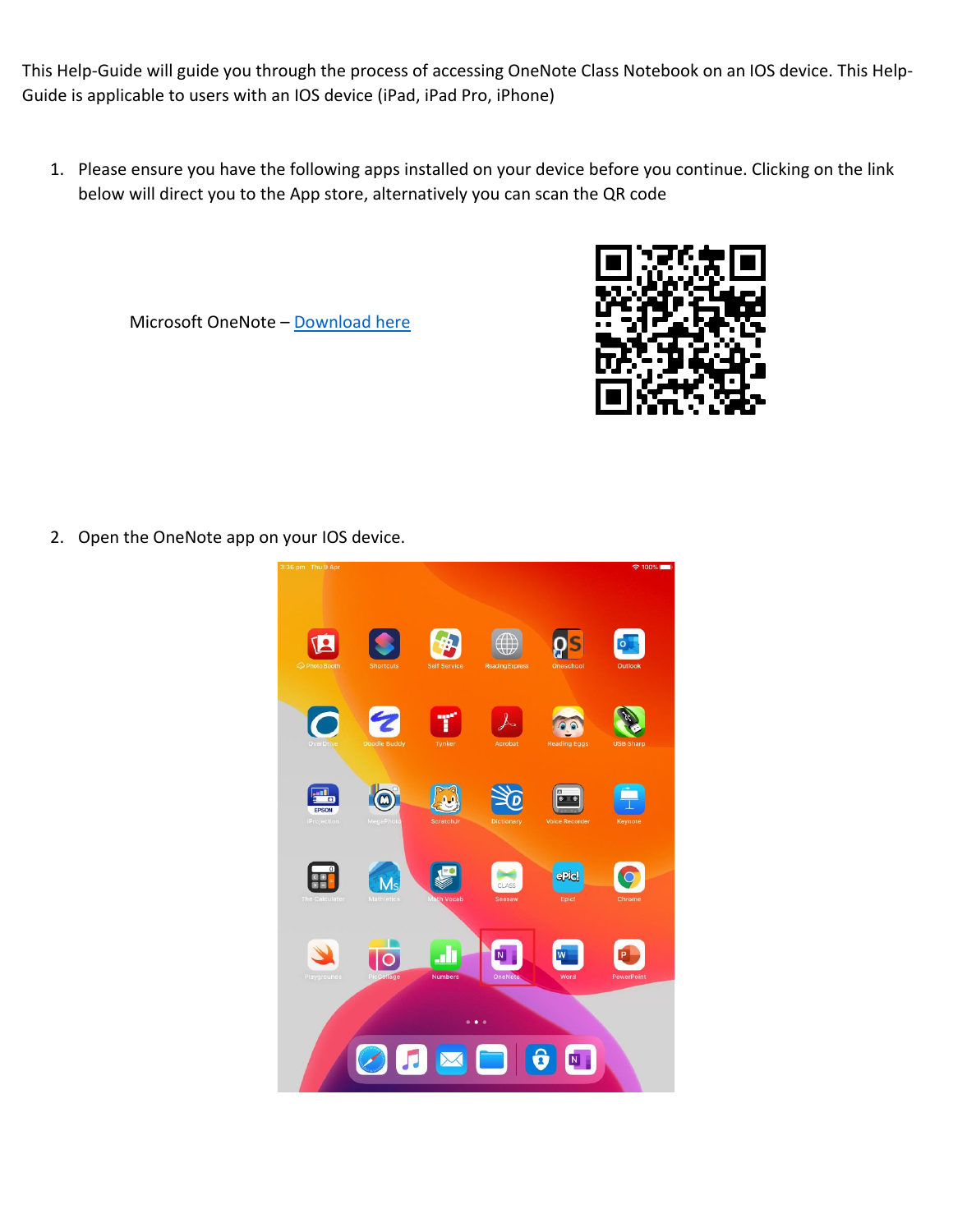3. Once the OneNote App has opened, select "Sign In".



4. Enter your full EQ email address (e.g. [jsmith123@eq.edu.au\)](mailto:jsmith123@eq.edu.au) select "Next".

| $\langle$ Back | Sign In                           |  |
|----------------|-----------------------------------|--|
|                | Microsoft                         |  |
|                | Sign in                           |  |
|                | Email, phone, or Skype            |  |
|                | No account? Create one!           |  |
|                | Next                              |  |
|                | @2020 Microsoft Privacy statement |  |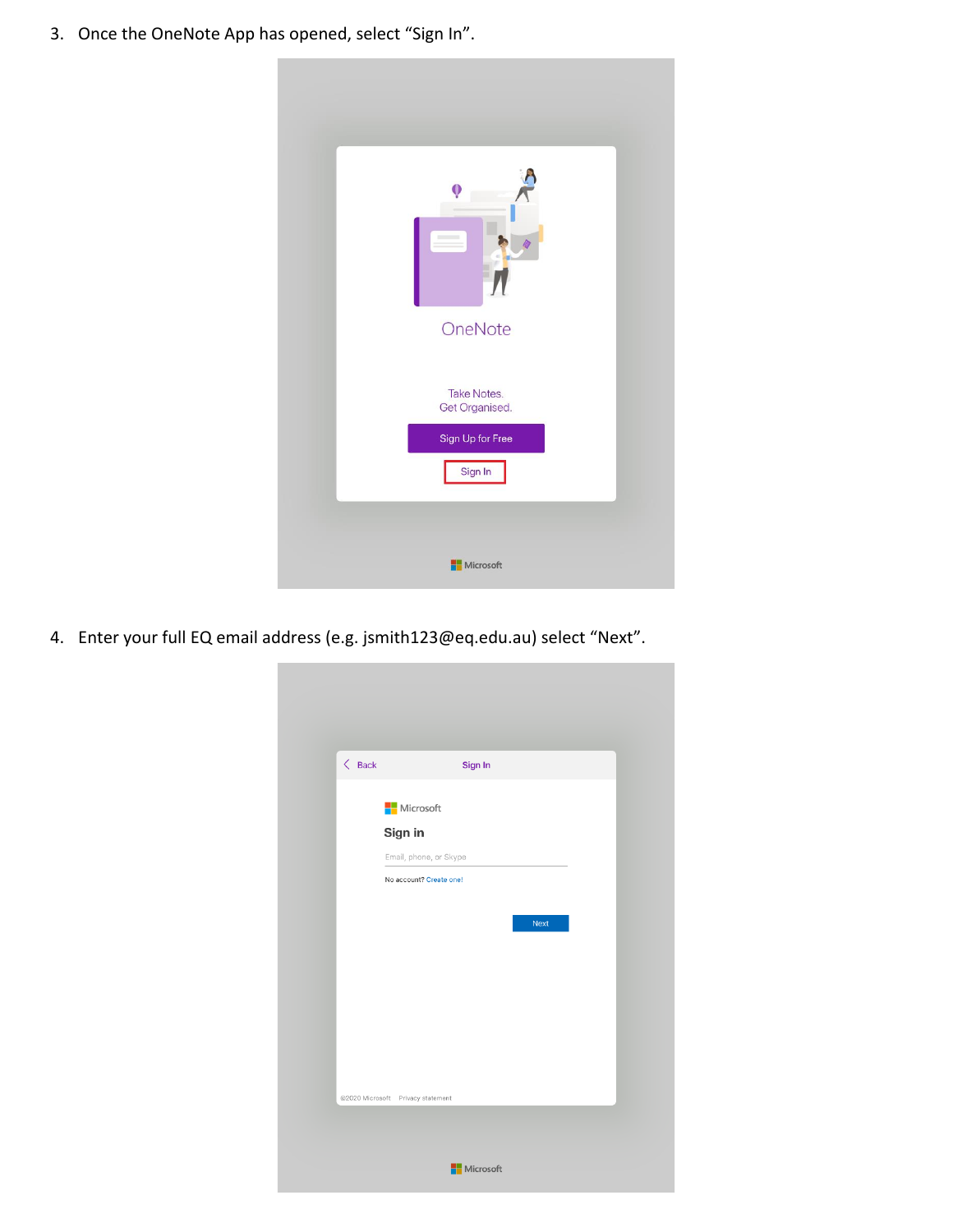- 5. You will be redirected to the Department of Education's Managed Internet Service Sign in page.
	- Log in by:
		- Entering your username/MIS ID (do not enter your full email address i.e. do not include @eq.edu.au)
		- Entering your password (your typing will be hidden for security).
		- Accept the conditions of use and privacy statement by clicking 'I agree'
		- Clicking on 'Sign in'

| ◀ OneNote 11:00 am Fri 10 Apr<br>Cancel |                                                                            |                                | $\approx$ 97% |
|-----------------------------------------|----------------------------------------------------------------------------|--------------------------------|---------------|
|                                         | <b>Queensland Government</b>                                               | <b>Department of Education</b> |               |
|                                         | <b>Managed Internet Service</b><br>Sign in with your username and password |                                |               |
| Username*                               | Usemame                                                                    |                                |               |
| Password *                              | Password                                                                   |                                |               |
|                                         | I agree to the conditions of use and privacy statement                     |                                |               |
| Sign in<br>Change my password           |                                                                            |                                |               |
|                                         |                                                                            |                                |               |

| 卪<br>$\varphi$ $\varphi$ |                     |             |               |                    |                           |   |                           |                             |               |  |
|--------------------------|---------------------|-------------|---------------|--------------------|---------------------------|---|---------------------------|-----------------------------|---------------|--|
| q                        | $\overline{2}$<br>W | 3<br>e      | $\Delta$<br>r | 5<br>t             | $6\phantom{.}6$<br>$\vee$ | u | 8                         | $\rm{g}$<br>$\circ$         | 0<br>(x)<br>p |  |
| $\circledcirc$<br>a      | $\#$<br>S           | Ŝ<br>d      | 8<br>f        | $\mathcal{H}$<br>g | h                         |   | $\boldsymbol{\beta}$<br>k | $\mathcal{F} \mathcal{F}$   | go            |  |
| ♦                        | $\%$<br>Z           | $\sim$<br>X | ÷<br>C        | $\equiv$<br>V      | b                         | n | m                         | ?<br>Ţ<br>$\mathbf{r}$<br>٠ | $\sim$        |  |
| .?123                    | ٣                   | $\Phi$      |               |                    |                           |   |                           | .?123                       | Ş             |  |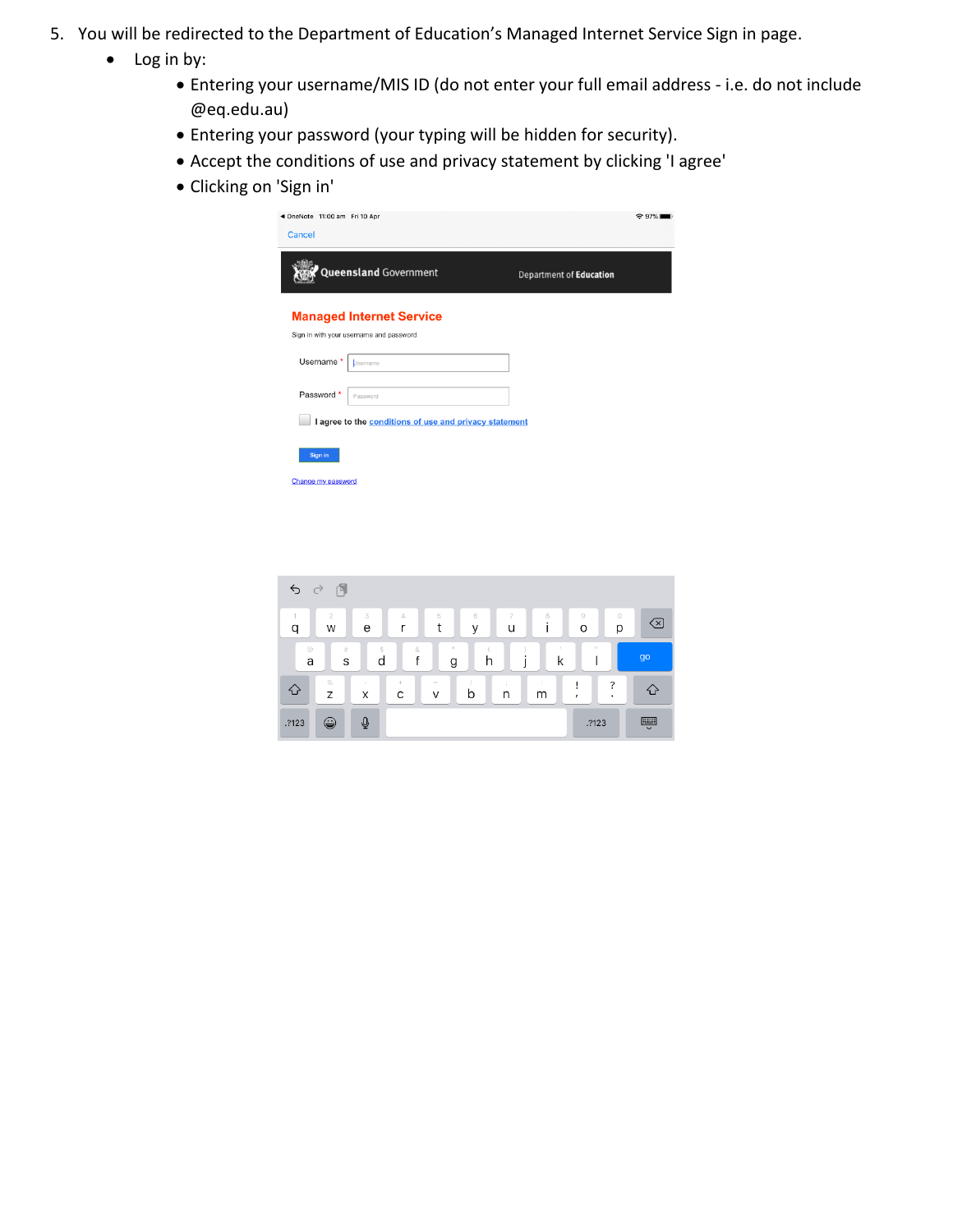6. A pop-up window might appear on screen in regard to push notifications, select "Not Now" to decide at another time or "OK" to enable, another request will appear on screen, Select "Allow"



7. A pop-up will appear on screen "Choose your notebooks" select any notebook's that you would like to open, then select "Start using OneNote".